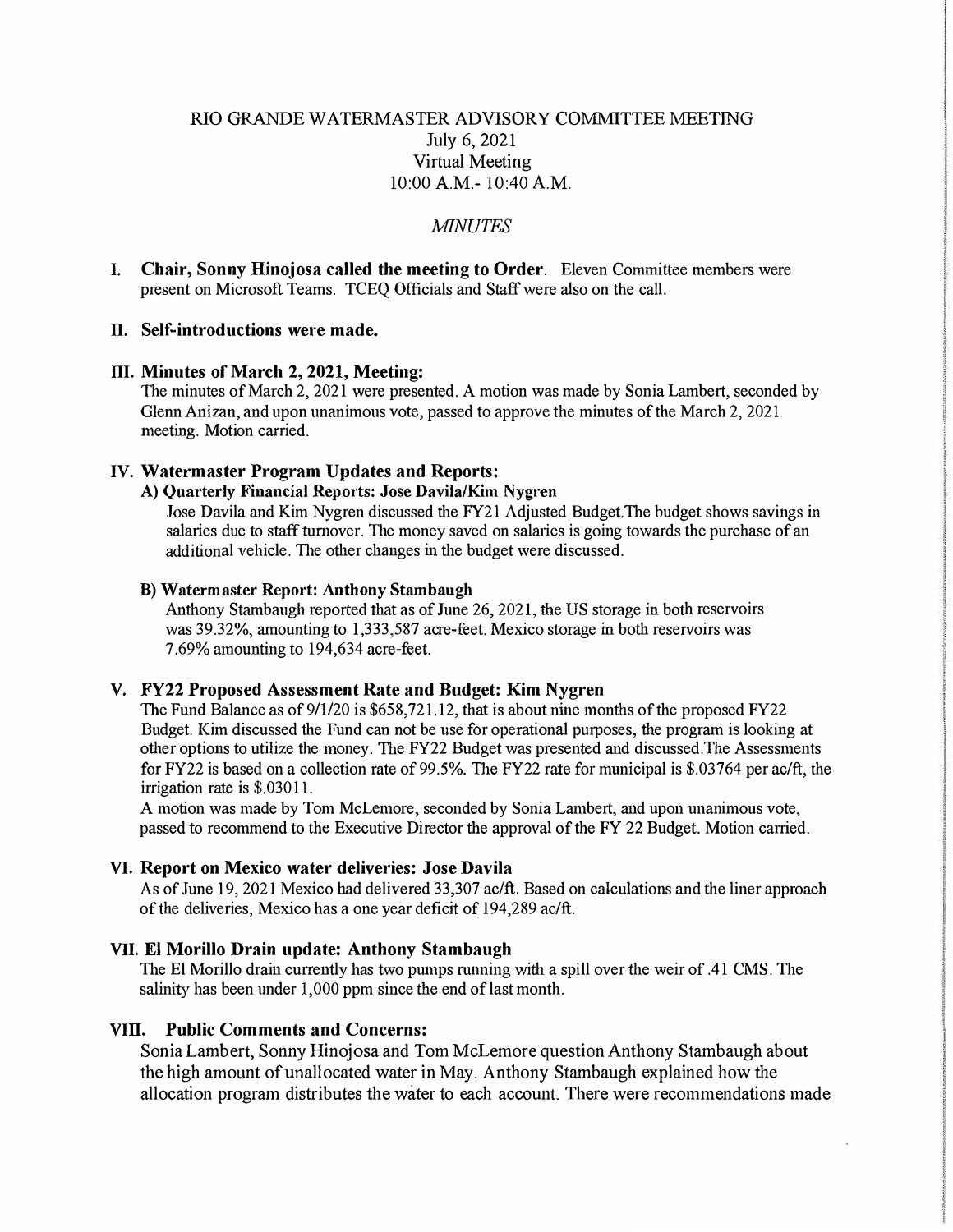to tweak the program if needed so it would not leave so much unallocated water in the future.

# IX. **Future Meetings:**

The next meet is scheduled for early December.

## **X. Adjourn:**

The meeting adjourned at 11:04 a.m.

THESE MINUTES WERE READ AND APPROVED ON THIS, THE **7** DAY OF  $Dec_{\ell m} y_{\ell G} 2021$ 

bonney Sing CHAIR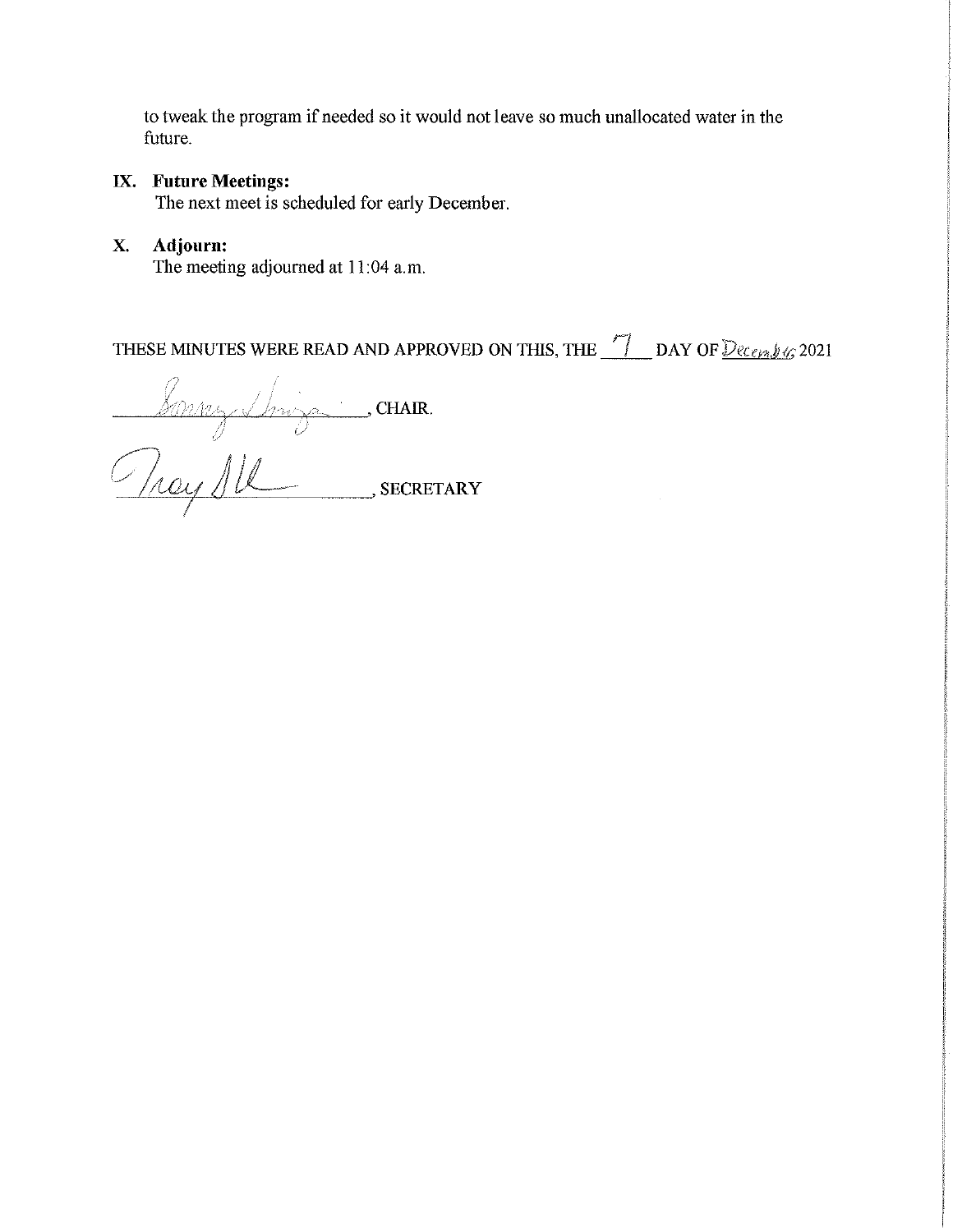# RIO GRANDE WATERMASTER ADVISORY COMMITTEE MEETING December 7, 2021 1804 W Jefferson Avenue, Harlingen, TX. and via Microsoft Teams 10:30 A.M

*MINUTES* 

**I. Chair, Sonny Hinojosa called the meeting to Order.** Four Committee members were present and three members via Teams. TCEQ Officials and Staff were also present and on Teams.

#### **II. Self-introductions were made.**

#### **III. 1944 Water Treaty Update: Commissioner Bobby Janecka.**

Commissioner Janecka said that he is wanting to have discussions with the new IBWC Comissioner and colleagues in Washington on some specific enforcement mechanisms that need to incur before missing a 5 year cycle. Commissioner Janecka asked if there were any scenarios where we might consider accepting Rio San Juan water. Sonny Hinojosa discussed the negative impacts of accepting Rio San Juan water. The stakeholders were asked to come up with some feasible options or alternatives that can be presented to IBWC that might be acceptable to Mexico. These options need to include us utilizing and/or not utilizing Rio San Juan water. Sonny asked about the ability to implement Minute 234 other than at the end of a 1st cycle that ends in a deficit of deliveries. This would work within the framework of the Treaty and its Minutes as opposed to trying to include utilizing the Rio San Juan water that is not one of the Mexican tributaries that the delivery accounting should come from. There is also a possibility of working on language for an additional Minute that would implement the option that is most feasible. IBWC mentioned some stakeholders meetings will be held after the first of the year to discuss water quality and the Border 2025 initiative.

Tom McLemore asked about the excessive amount of water going out to the Gulf of Mexico daily. Is is U.S. or Mexico water? Sonia Lambert said it is hard to believe Mexico would voluntarily spill this large amount of water into the Gulf of Mexico daily without using the water as a negotiation tool of some sort. Earl Lott answered we should include the U.S. utilizing this water in the negotiations with Mexico. Anthony Stambaugh said it is difficult to tell if the excessive amount spilling into the Gulf is U.S. or Mexico water. They try to determine if it is U.S. water, if so they have mechanisms in place to try to get the water utilized. If the water is Mexico's there is a different practice in place. Sonia said neither country is claiming the excessive amount of water being spilled into the Gulf. Sonia asked why aren't we communicating with Mexico to determine whose water it is so we are not wasting so much water on a daily basis. Also asked, does either country know whose water it is. Jose Davila said the Watermaster does not have the authority to negotiate water on the spot, the Commissioner can negotiate that water with IBWC. Also mentioned was going negative to the Gulf. Sonny Hinojosa said there is nothing negative about going negative to the Gulf, if we pick up that water and it is determined to be Mexico's water after IBWC does the water accounting, it is a transfer of water in storage from one Country to the other. It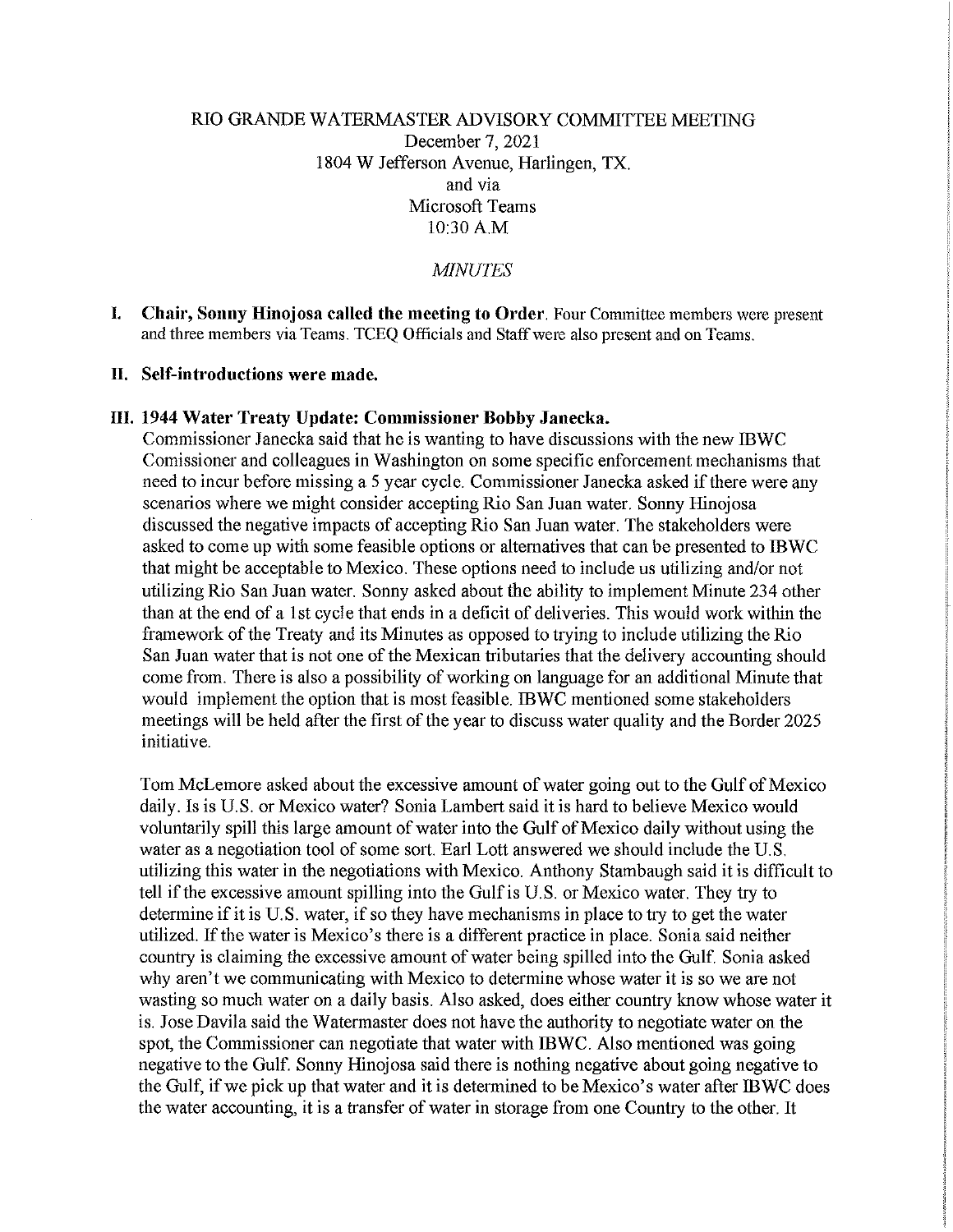would certainly save a lot of water if the U.S.was allowed to utilize the water if needed. Sonny also asked about the accounting of the water, currently Mexico has not agreed with the rating table. Kim Nygren said they have talked to IBWC about this issue. IBWC has not given TCEQ a length of time to get that accomplished. Mexico's and U.S. rating table are not the same technology, the current rating table being used is from 2014. Sonny said it is very frustrating that we are using an outdated rating table not knowing if we are releasing the correct amount of water. A large portion of the water going to the Gulf could be U.S. water that is being lost.

# **IV. Unallocated Water Remainder during Allocation Process: Earl Lott**

Earl Lott spoke on the unallocated water remaining during the allocation process. In the past, once one pass was made through the system the remaining water was carried over to the following month. 111ey are tweaking the program to make an additional pass through the system hoping it will allocate most of the water.

# **V. Minutes of December** 7, **2021, Meeting: Troy Allen**

No action taken due to lack of a quorum

# **VI. WAC member terms expiring FY22: Jose Davila**

Jose Davila said the current appointments expire in November 2023, we need to start the work on the renewals soon. Sonia Lambert asked why all the appointments expire the same time. Jose said he would look into that. Sonia asked if they could be changed to staggered terms like all other Boards are set up.

# **VII.Watermaster Program Updates and Reports:**

### **A) Quarterly Financial Reports: Jose Davila**

Jose Davila discussed FY2I expenditures at the end of the 4th Qtr. The savings in FY20 and FY2 I were set aside to cover the purchase of two vehicles, office furniture and other equipment. The other expenditures were on track with the budget. Jose discussed the FY22  $1<sup>st</sup>$  Qtr income, the collection rate is  $87\%$  (\$754,513.09) plus no charge revenue of \$5,992.55. The expenditures are on track for FY22  $1<sup>st</sup>$  Otr.

## **B) Watermaster Report: Anthony Stambaugh**

Anthony Stambaugh reported that as of November 27, 2021, the US storage in both reservoirs was 36.83% impounding 1,249,186 acre-feet. The system over all is 25.98% of conservation capacity impounding 1,530,000 acre-feet. Amistad is 34.32% impounding 1,210,000 acre-feet. Falcon is 15.77% impounding 417,000. Mexico storage in both reservoirs was 11.44% impounding 289,492 acre-feet.

# **C) Report on Mexico water deliveries Jose Davila**

Jose Davila reported as of November 27, 2021, Mexico had delivered 61,930 acre-feet. The first year of the cycle ended on October 24, 2021. The amount delivered the first year of the cycle was 61,160 acre-feet. As of November 27, 2021, Mexico has a prorated cycle deficit of288,840 acrefeet under the minimum expected delivery. For the current year Mexico has a prorated cycle deficit of 31,184 acre-feet under the minimum expected delivery.

### **D) El Morillo Drain update: Anthony Stambaugh**

Anthony Stambaugh reported as of this morning the El Morillo drain currently has one pump running with no water spilling over the weir. The salinity this morning was 1,175 ppm. The U.S. release out of Falcon is 20 CMS and Mexico is 7 CMS.

# **VIII. TWPD Falcon Lake Study: Kim Nygren**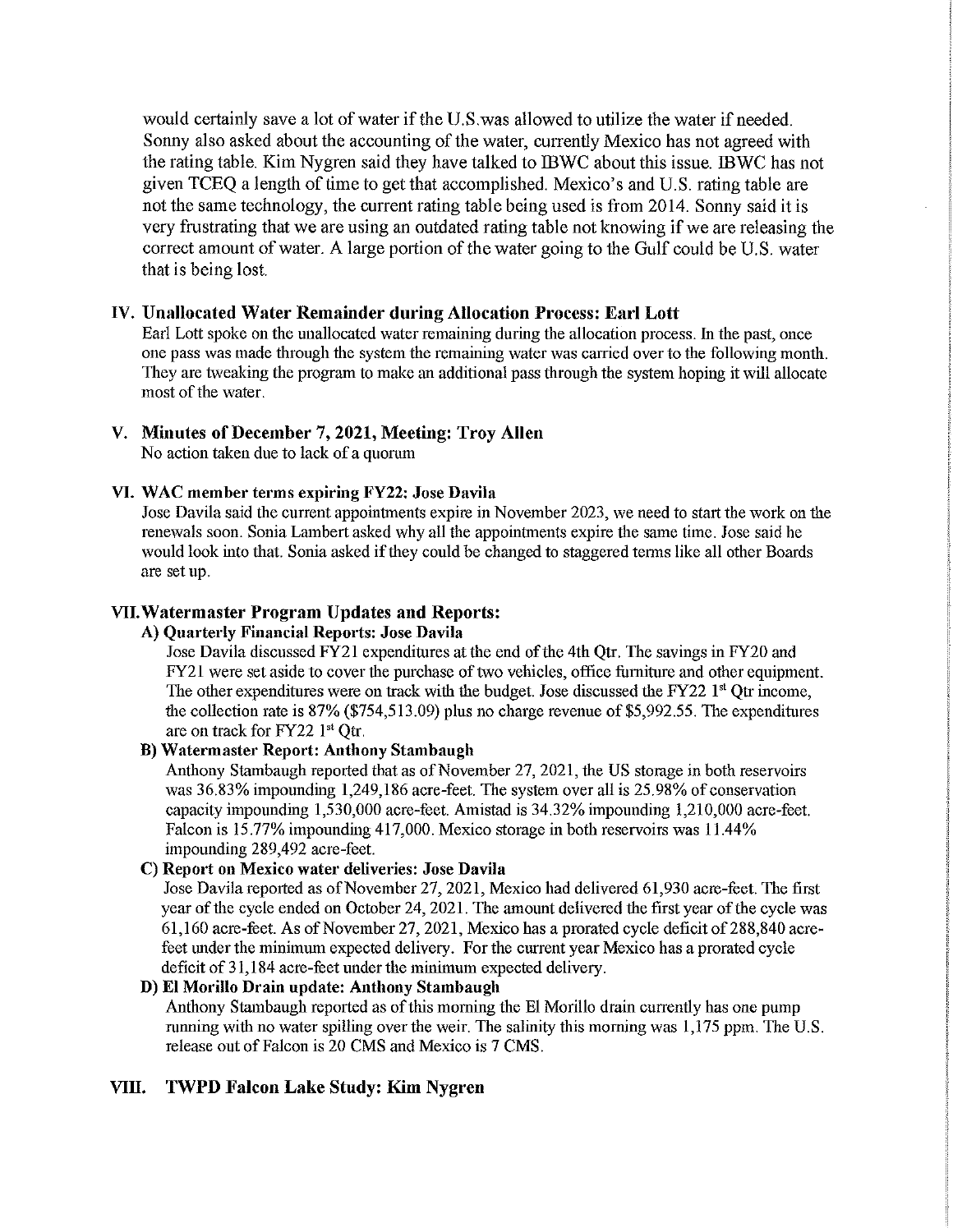Kim Nygren discussed the Bills that were introduced in the  $86<sup>th</sup>$  and  $87<sup>th</sup>$  Legislation Session that included language about Parks and Wildlife and TCEQ work on a study to determine the optimum water level for recreational fishing and the factors that contribute to the rise and fall of the water levels. These Bills did not pass. Parks and Wildlife reached out to TCEQ a couple months ago wanting to work together on the study. The appropriations bill for Texas Parks and Wildlife requires they use money from a particular strategy to conduct this study. They are currently doing a data study, this is all TCEQ currently knows. Sonia Lambert asked if the language the irrigation districts requested be included in the Bill is still being considered. We want to make sure the original intent of the reservoir is included in the study.

## **IX. Public Comments and Concerns:**

Sonia Lambert asked Anthony Stambaugh about an erroneous account number her staff submitted in the monthly water report. This error was not found until after the month closed. Sonia said her understanding is, we have 20 days after the close of month to make a correction. When TCEQ was called, Sonia was told the month had closed and they would work with them to correct the error next month. Sonia said they might not pump enough water the following month to get the account credited since this is the last month of the year. Sonia also asked why the watermaster staff did not see that account was empty. Anthony explained the process of imputing the information. Anthony said they normally send a courtesy email notifying the allottee that the account does not have sufficient water. Sonia did not receive an email until after the month had closed. The question is why does the watermaster rules only apply to TCEQ and not the allottee. Anthony answered their interpretation of the rule is, it applies to errors made on the watermaster side. If the allottee make an error there is nothing in the rules that say there is a window of time to correct the error. The watermaster will work with the party that made the error to try to get it corrected as soon as he finds out. Since it was the  $18<sup>th</sup>$  of the month they were already past the preferred day to send the report out which is the  $15<sup>th</sup>$ . He will try to rectify the issue the following month. If the error is found prior to the month closing by the allottee or TCEQ it will be corrected. Sonia asked again, so once the month is closed there is no opportunity for the allottee to correct an error? Kim Nygren chimed in saying after the month has closed they would have to get the coding contractor to do some recoding to get the error corrected. It is not just a simple re-entry of things to correct the error, this entails a lot of hours of work. This is why they try to correct the error the following month. Sonny Hinojosa asked, if the error was on the watermaster side you still could not go back and correct it? Kim answered, not easily but if it is a error on the watermaster side they will go to the contractor and take their time to get it fixed. Tom McLemore asked what is the reason for the 20 day rule if you cannot make a correction. Anthony answered he thinks the rule applies to the allottee noticing there is an error in the watermaster report. TCEQ can be notified in writing within 20 days and if it is determined it was the TCEQ's mistake, that is the window for TCEQ to reach out to the contractor to correct the error. Glenn Anizan also asked the question about the 20 days being equal for both sides.

Sonia asked why is the monthly report going out so late each month? Sonia question this because there is an open market for water currently and the farmers need to know if they will be receiving an allocation as soon as possible so they are not spending money